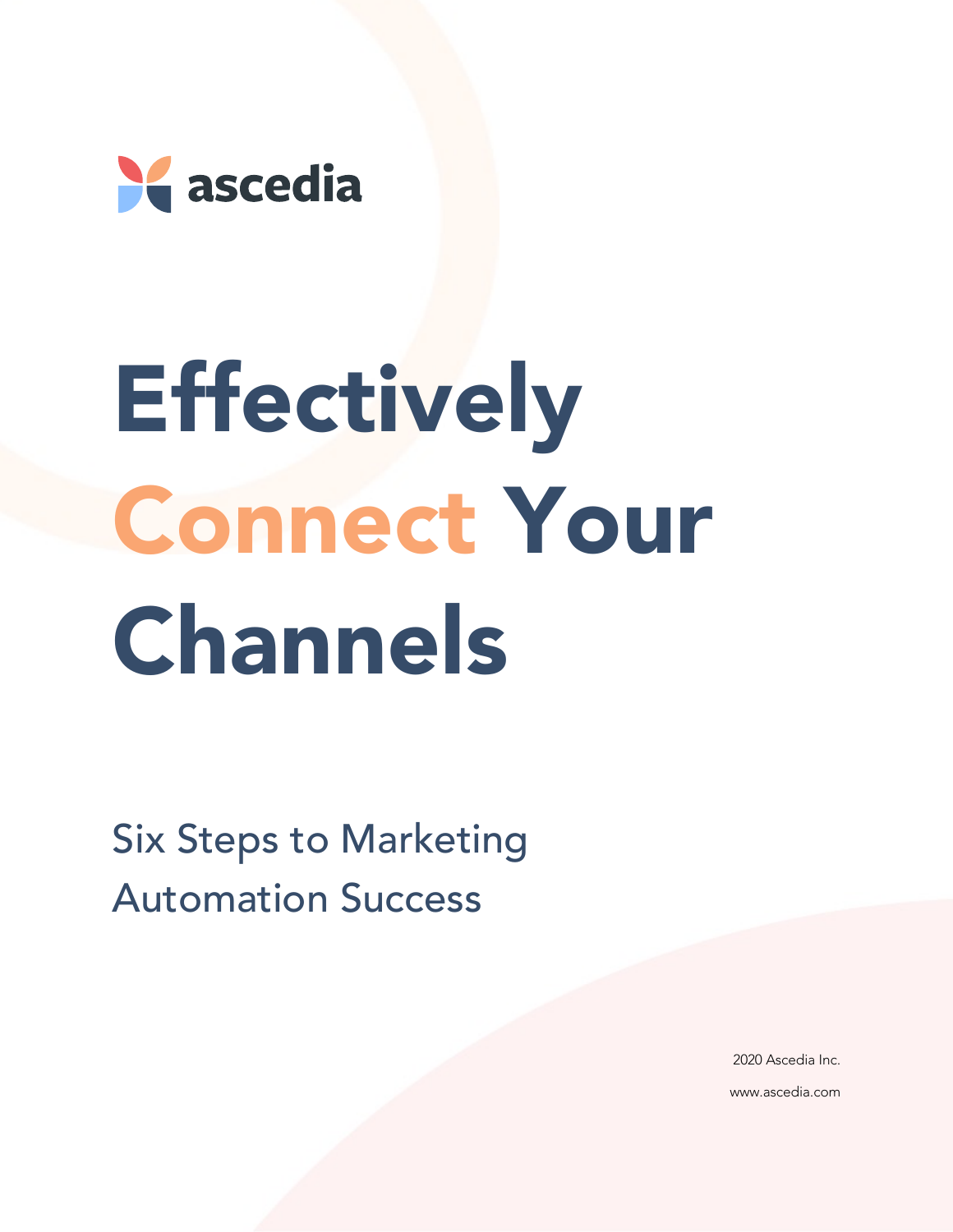

### Why Marketing Without Automation Hurts Results

For years, digital marketing professionals have struggled with having to manage many different tools for many different forms of online communication. While one tool may be used for email campaigns, another tool may be used for programmatic advertising or social media management. Some of these tools are probably supported by the business's website, and others probably are not. This disconnect between all the tools marketers have at their disposal can become problematic and is also inefficient.

Reaching out to a customer through any digital channel doesn't happen in a vacuum. An email you send to one user may make sense if that is their first form of communication with your company. However, another department might have targeted that same person for an ad campaign. This could help or hurt the ability to convert and close on that customer.

Furthermore, brands don't just live on a company's website. Anytime a customer interacts with a social media channel, an email, or even an advertisement, that experience is essential to their buyer journey. Marketers have been emulating this cross-channel experience for far too long by managing disparate components of their marketing mix on various platforms. The fact that they do so manually, making the bulk of integrated campaigning a time and labor-intensive process, is a barrier to success. Today, immersive tools that enable marketing automation are crucial to creating an omnichannel presence, which is much more manageable and effective for these companies.

By utilizing marketing automation tools that integrate all these marketing components and streamline the process by removing the need for manual execution of marketing activities, marketers gain time to focus on their customers and conversion rate optimization.

According to eMarketer…

86%

Of marketers said that marketing automation improved nurturing

66%

Of marketers said that marketing automation enhanced targeting and personalization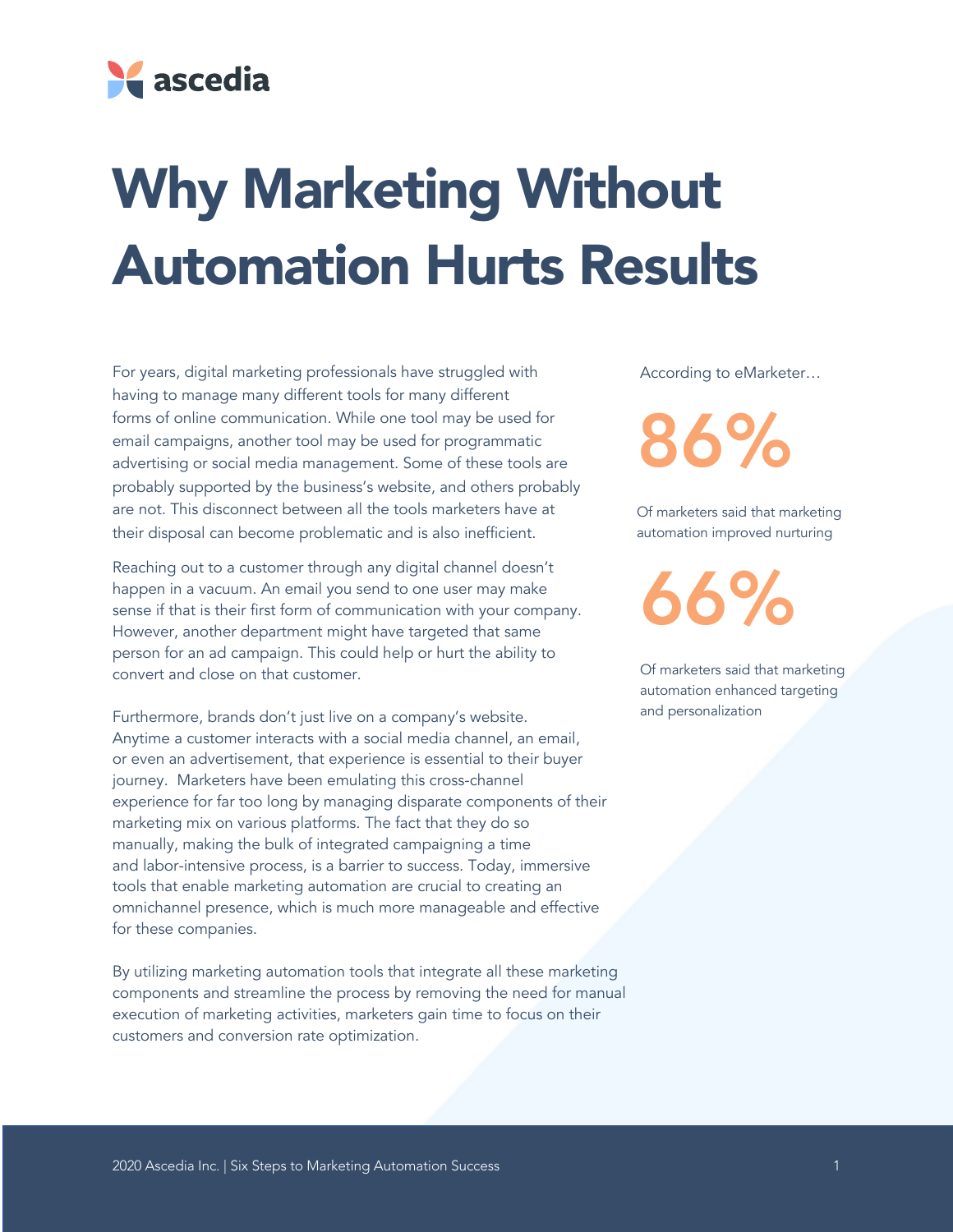

## The Six Steps to Successful Marketing Automation

- Defining Goals 1.
- Identifying Users 2.
- Discovering Opportunities 3.
- Shaping the Customer Journey 4.
- Executing Workflows 5.
- Refining Through Conversion Rate Optimization (CRO) 6.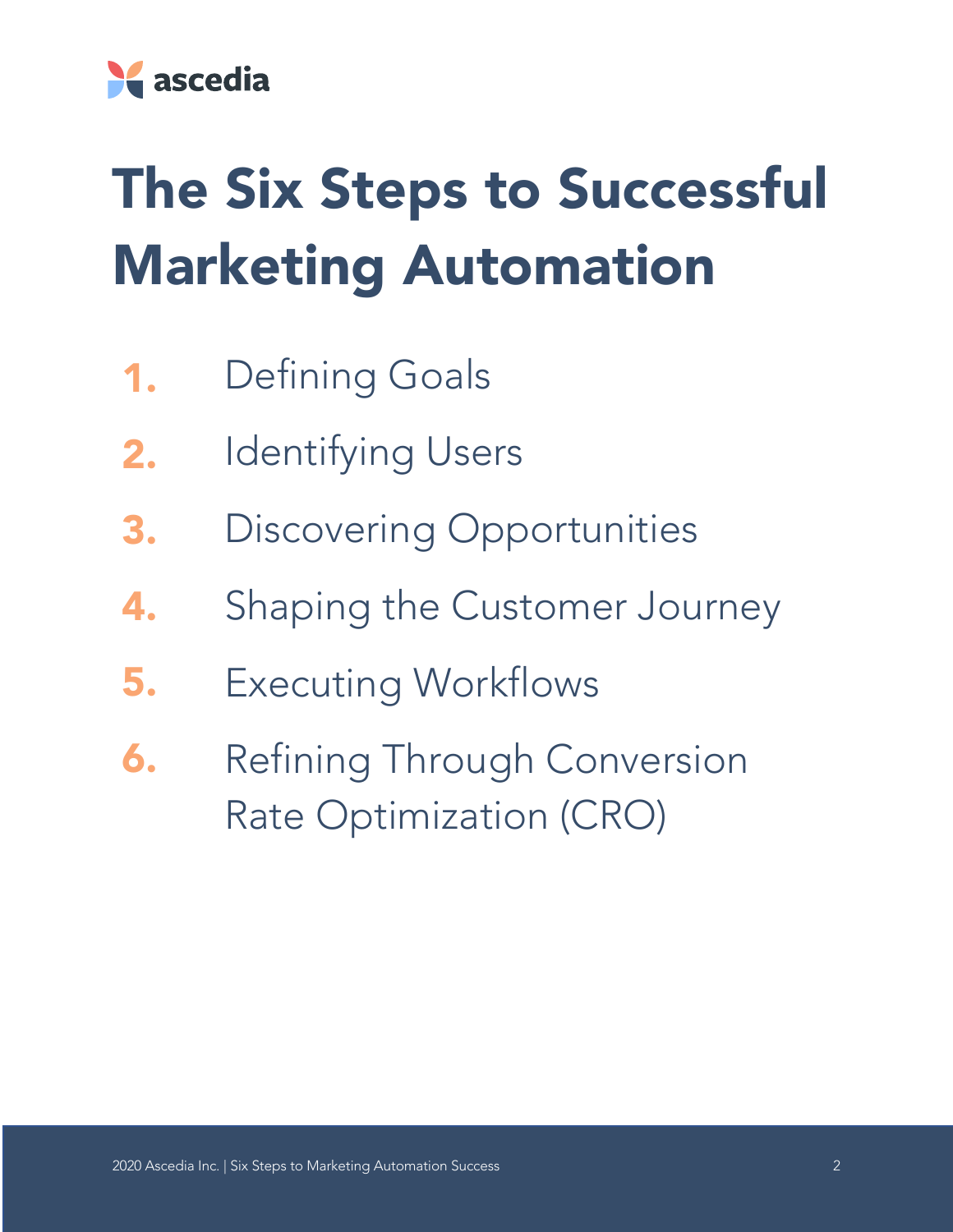

# 1. Defining Goals in Your Marketing Strategy

Before you start to design your marketing automation strategy, it is essential to set realistic goals. We like to follow the S.M.A.R.T. framework, meaning your goals should be specific, measurable, attainable, relevant, and timely. Understand what key performance indicators (KPIs) are pertinent to your needs and find a way to measure them effectively. In doing so, also select an expected and realistic outcome for growth. Once you know where you are headed, define the tools and timeline needed to get there. It's that easy.



For example, if a client values leads obtained through their website's "Contact Us" form, that is a great place to start. Look at the normal progression of leads. Have they been increasing month over month? Have the number of leads generated become stagnant? Depending on the current state, you will need to brainstorm ways to improve traffic and conversions. For this situation, a good S.M.A.R.T. goal would be:

#### "Obtain 25% more website-originated leads per month within in four months using social media advertising campaigns through Facebook and Instagram."

This is realistic goal and is very specific to an easily implemented strategy.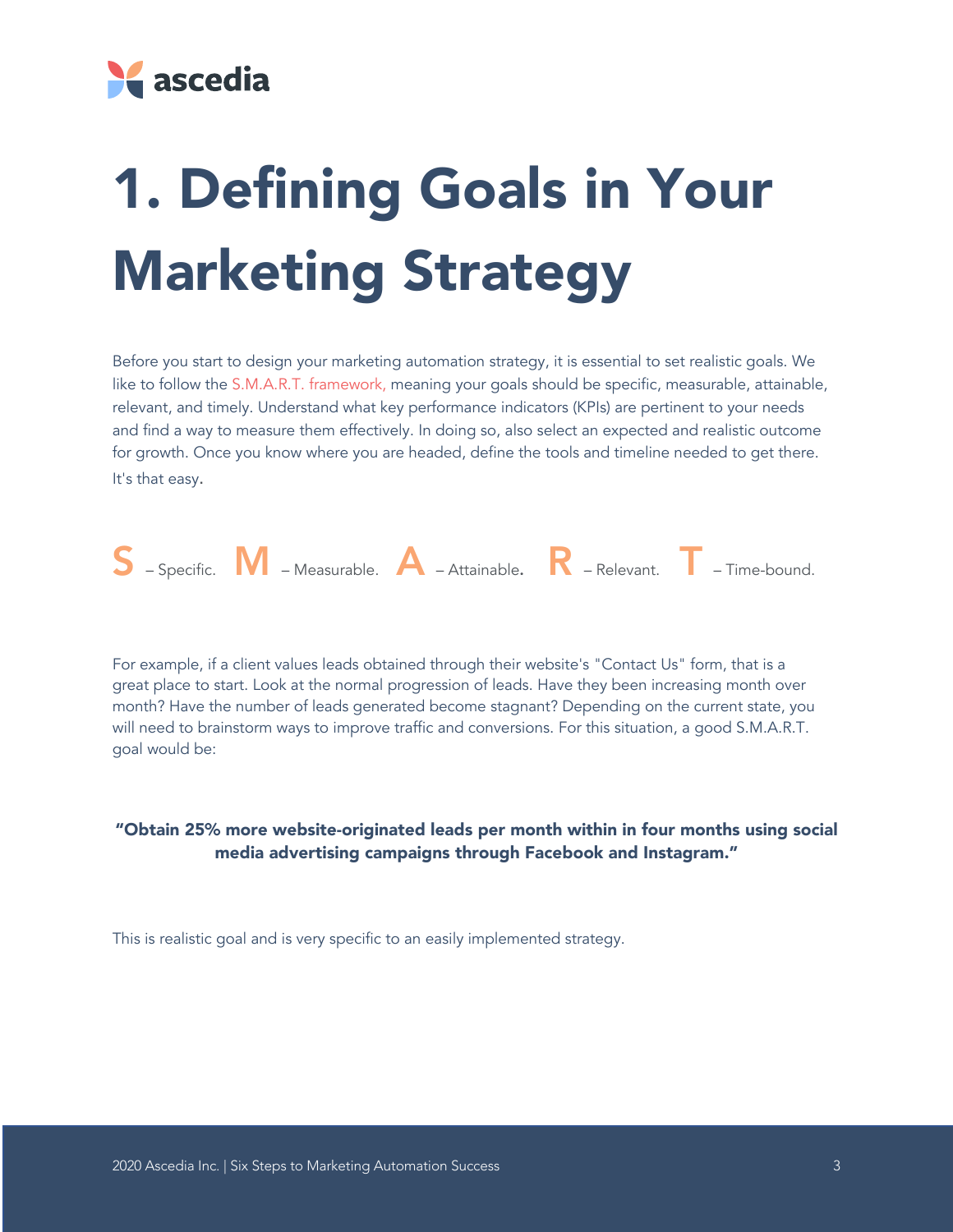

### 2. Define Users Through Personas & Buyer Journeys

If you have a good idea of your buyer persona, then this next step should be easy. However, if you have not conducted formal market research, audience analysis, or persona definition, thinking about your personas in this sense can be important for many of your marketing goals.

Most marketing automation platforms allow for the ability to observe and track user activity and to capture data about the user when they submit information to you. These two targeting methods, user observations and self-reported interests, create another dimension to target users.

For example, let's say one of your user personas is a businesswoman (we'll call her "Management Margaret") with little time for personal interests and who is seeking to improve her leadership skills. Targeting women in a professional setting, who are middle-management and higher, is a perfect way to target this type of user.

Learning how to define user personas in a technical setting gives you the ability to segment and categorize your users for website personalization, remarketing, and even email marketing. Optimizing your customer relationship management database is vital in this step.

If defining user personas does not seem valuable to you, creating dynamic lists with conditions for entry can still provide valuable insights. Your sales and marketing team can significantly benefit from automated lists like "contacts who are women," "contacts who abandoned their shopping cart," or even "contacts with April birthdays" types of lists. Additionally, creating files of people who interacted with past digital advertising or viewed a page on your website serves as the foundation for any remarketing campaign.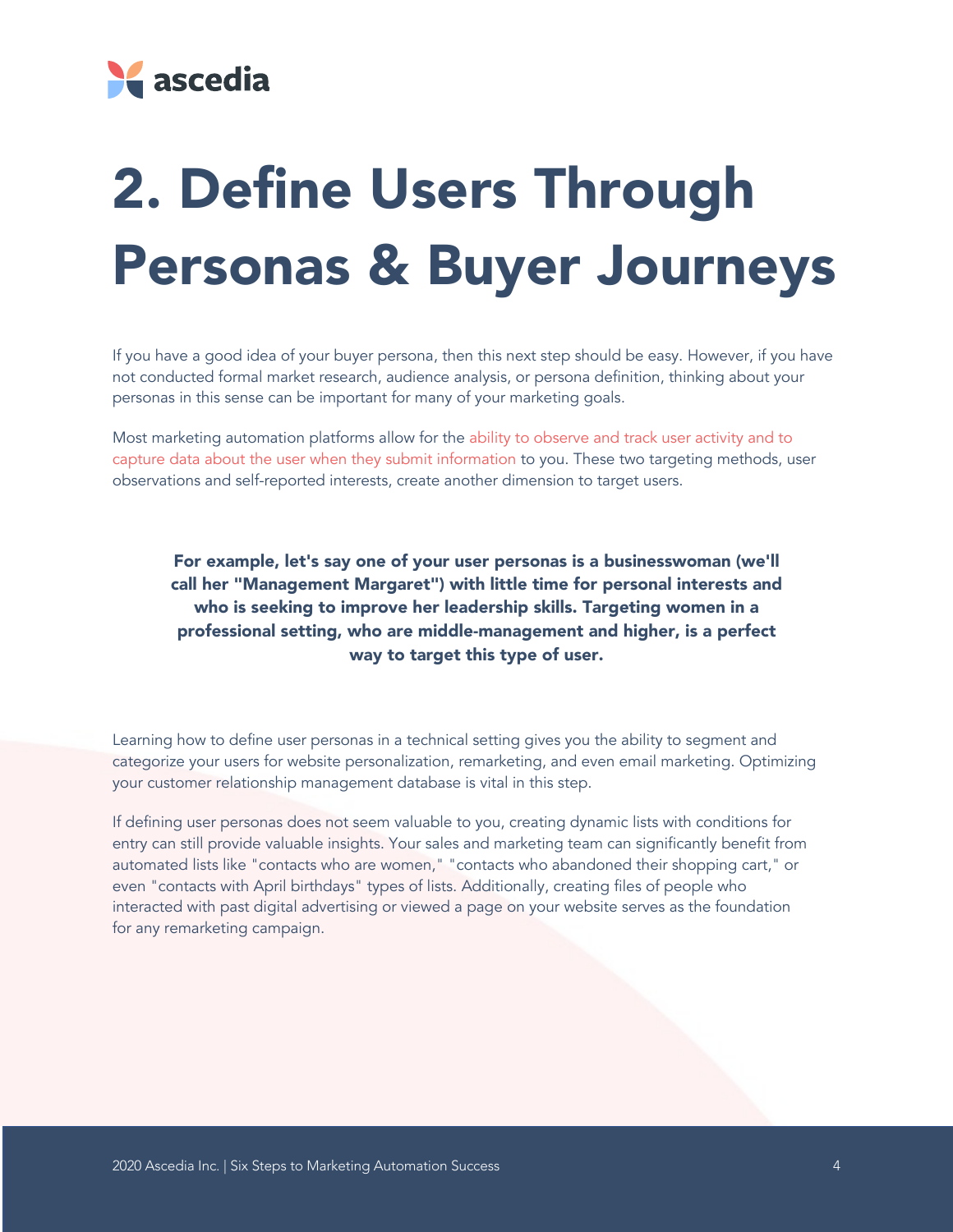

# 3. Discover Opportunities for Dynamic Content & Successful Marketing

According to inbound methodology, specific tools lend themselves better to certain stages:

- Attraction: Digital ads, social media, content creation & distribution
- Engagement: Pop-ups, forms, email marketing & conversation management
- Delight: Personalized content, personalized emails & lead nurturing

You will need to curate, re-purpose or create new assets next. Identify blog posts, drip campaigns, landing pages, and other communication touch points that could enhance your customers' experience when coordinated thoughtfully.

The idea here is to take many different forms of communication that exist both on-site and off-site and to apply them efficiently and effectively along a customer's journey. Marketing automation software will be needed to control this journey, but the strategy is what fundamentally influences the user. When applied smartly, these flows will often guide users from awareness to decision.

Opportunities can be organized into pre-conversion, effective decision-making, and post-conversion opportunities. While each medium can reach a buyer at any stage of this cycle, having enough content or touchpoints can ensure balance in a marketing automation workflow.

While similar, this is not to be confused with the buyer's journey, which follows the buyer through the awareness, consideration, and decision phases of the consumer process. This can certainly be used to inform your decisions surrounding the opportunities needed for your workflow. Additionally, this can also be closely related to inbound marketing methodology and content marketing concepts. Inbound methodology centers around attracting, engaging, and delighting users, changing them from unknown visitors to leads.

Attraction tools often serve as an entry point for a marketing automation campaign, while tools in the engage and delight stages are implemented during the marketing automation workflow.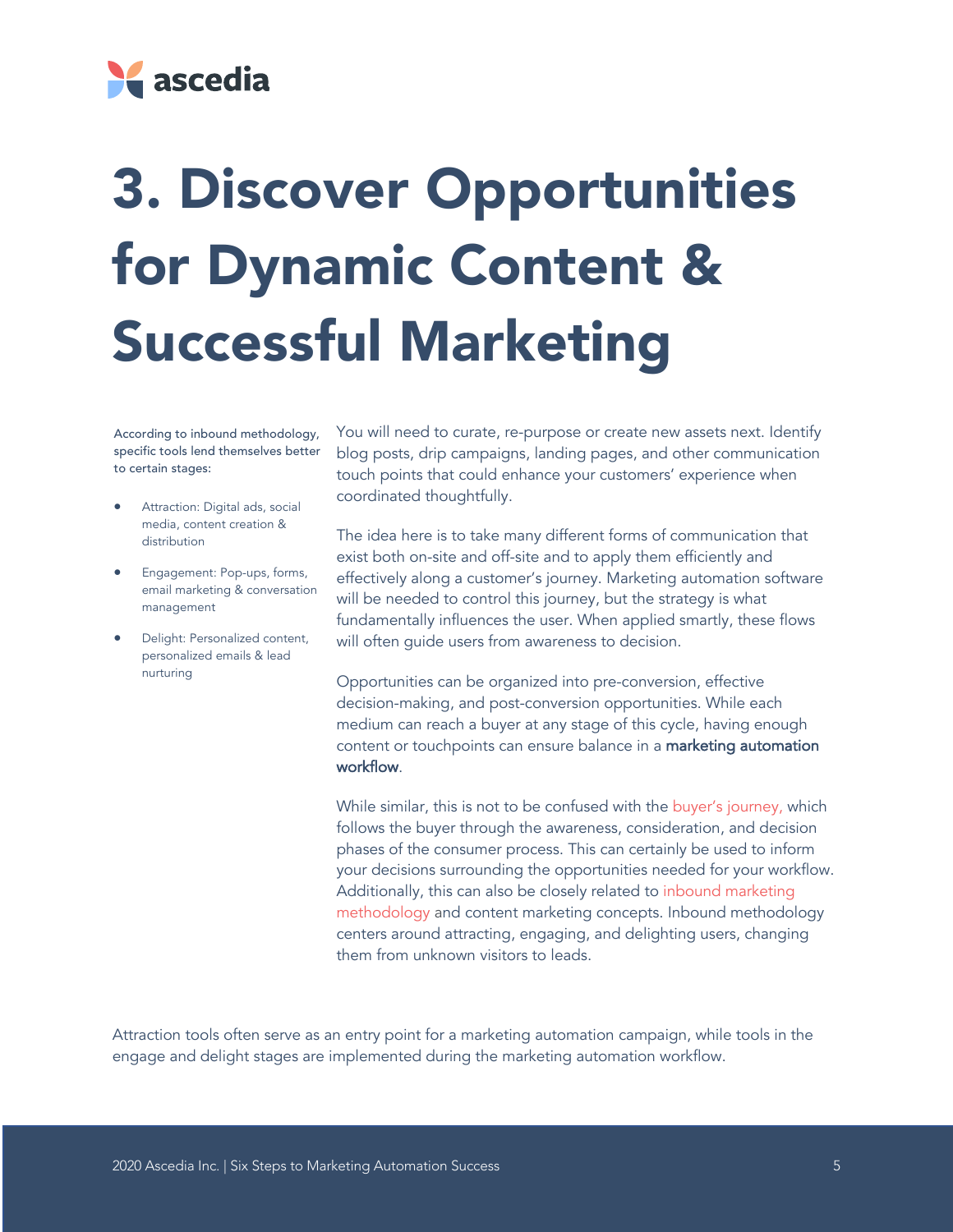

#### For Example…

Let's assume email marketing, landing pages, and social media advertising are the available marketing opportunities. Paid Instagram ads could serve as the attraction piece. The landing page would be the engagement component, which persuades the user to convert by completing a form. After the form is submitted, the user may be entered into a follow-up email drip campaign, which is a tremendous post-conversion opportunity – and would serve as the delight stage. Creating and organizing content assets this way is critical when designing the workflow.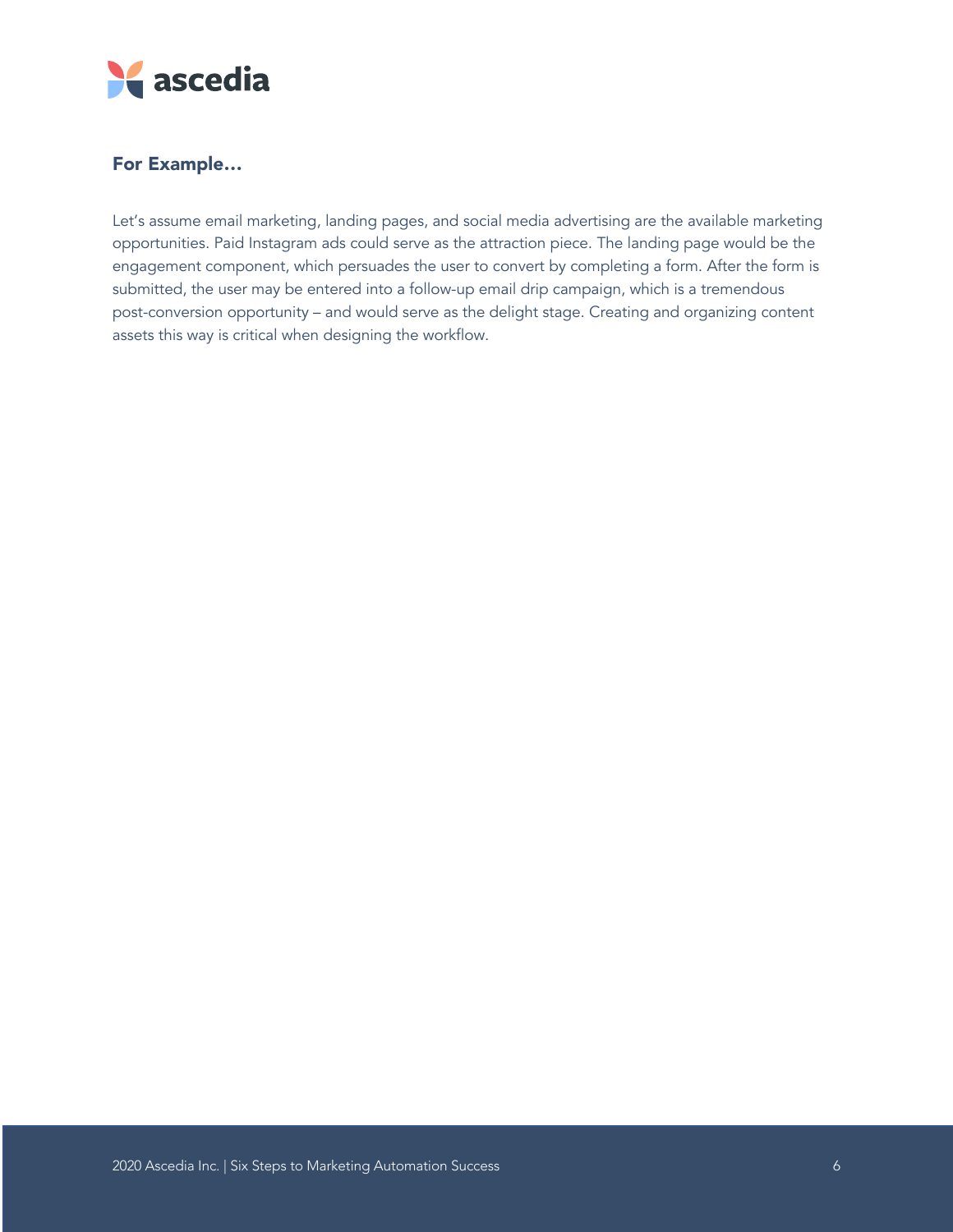

### 4. Designing the Customer Journey & Creating Your Workflow

This step of the process involves organizing opportunities into strategic phases. How does a user qualify for the marketing automation process? What opportunities move buyers between pre-conversion and post-conversion? Does the pathway create a seamless customer journey? These questions can help situate touch points for the workflow. Consider the following:

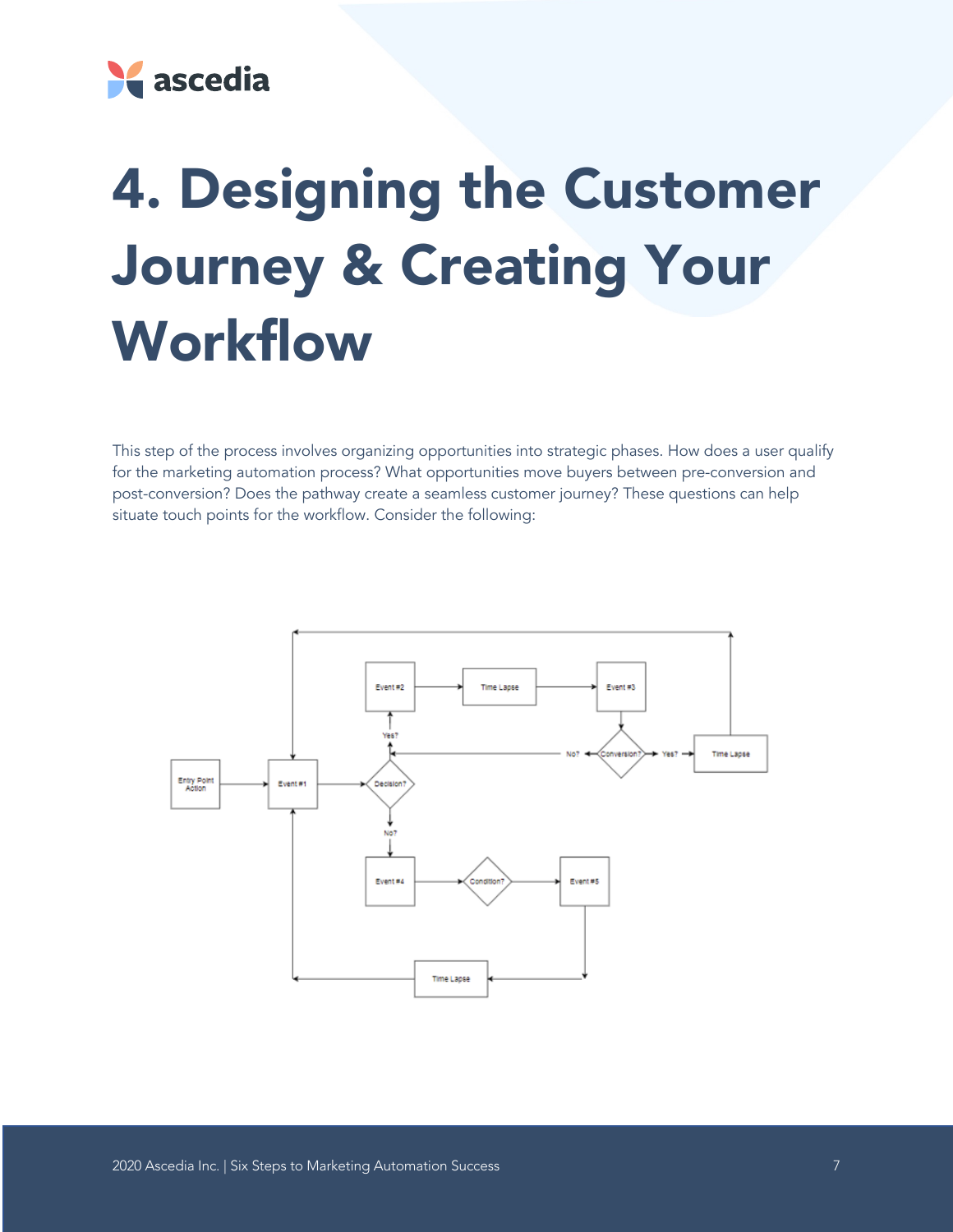

#### While designing an email marketing campaign, for example:

a good entry point would be a gated content download, and a series of onboarding emails would move the customer from awareness to engagement by nurturing the contact with more information. An email campaign-specific landing page can then convert the user to a lead or inquiry, whereas a second email campaign would follow up and cross-sell to the user after a set amount of time. This second email campaign could include dynamic content gathered from the form submissions and other data obtained through on-site behavior and activity.

Specific triggers, such as an email open or clicking a specific link within an email would qualify the user to move through the workflow. In this situation, monitoring the open rate would help identify if this would be significant enough to push someone through pre-conversion to active-decision making, and then onto post-conversion opportunities of your workflow.

At this point, map out the decision-making trees to visualize and construct the pathways in the workflow. Remember, users who enter the workflow will have multiple paths that they can follow, depending on what and how you set up the software. Make sure users have a clear entry point and exit point. Although it's essential to qualify people for the workflow, it is just as necessary to disqualify those who enter the workflow and haven't responded to offers, content or remarketing.

#### Your workflow should be easily accessible and provide value, rather than act as a distraction to the user journey. Your workflow should also incorporate many off-site and on-site elements to give your brand an omnichannel presence, and maintain a cyclical flow to help grow and nurture your leads.

Depending on your website technology and the third-party software used in sales and marketing, housing your marketing automation efforts in one system may or may not be possible. Tools like HubSpot and Pardot make marketing automation easy, but similar tools also exist in Sitecore, Kentico, and even WordPress that allow for more CMS control. Your CRM (Customer Relationship Management) platform may also be housed off-site or on-site, so depending on that tool and its integrations, you can determine which marketing automation software you should use.

Knowing your technological inventory (and budget) will come in handy when you sketch out the workflow. To do so, you will have to keep any integrations in mind to determine what is or isn't possible. To design the flow, you can use a simple, free tools like Lucidchart for Google Chrome. Designing your workflow and sketching it outside of your marketing automation software is sometimes necessary because the tools we use may not all be visible in one place.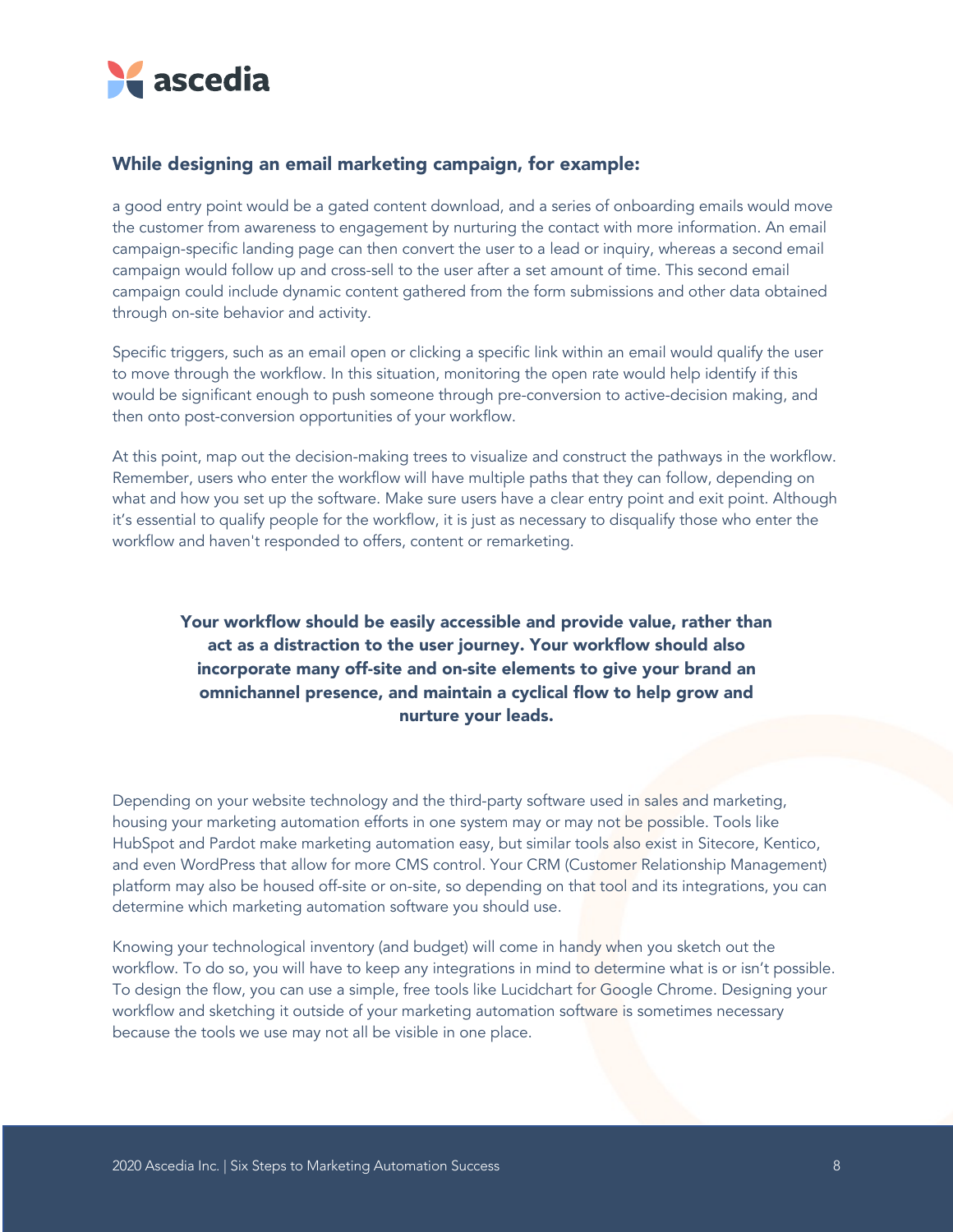

### 5. Executive Marketing Automation Workflows

Based on your chosen marketing automation platform(s), you will need to set up the designed workflow in the software. This may be possible completely within the CMS or your third-party vendor, or you may have to set up the necessary integrations or scheduled data imports/exports.

Not all communication channels may be available in your marketing automation platform, so there needs to be some technology integration or coordination between systems if one platform lacks a specific feature.

For example, many marketing automation platforms do not integrate well with Google Ads. Thus, remarketing campaigns executed in a workflow may need a technical bridge or common place to export/import data in order to create the omnichannel marketing automation experience.

Some CMS systems – like Kentico, for example – can leverage automated marketing processes through their EMS licenses. This combines the ability to create marketing workflows with email marketing and website personalization, as well as social media and Salesforce integration. The ability to track activity on websites allows for ultimate data collection practices that drive intelligent decision making in the marketing automation space. The following is an example of a workflow constructed in Kentico:

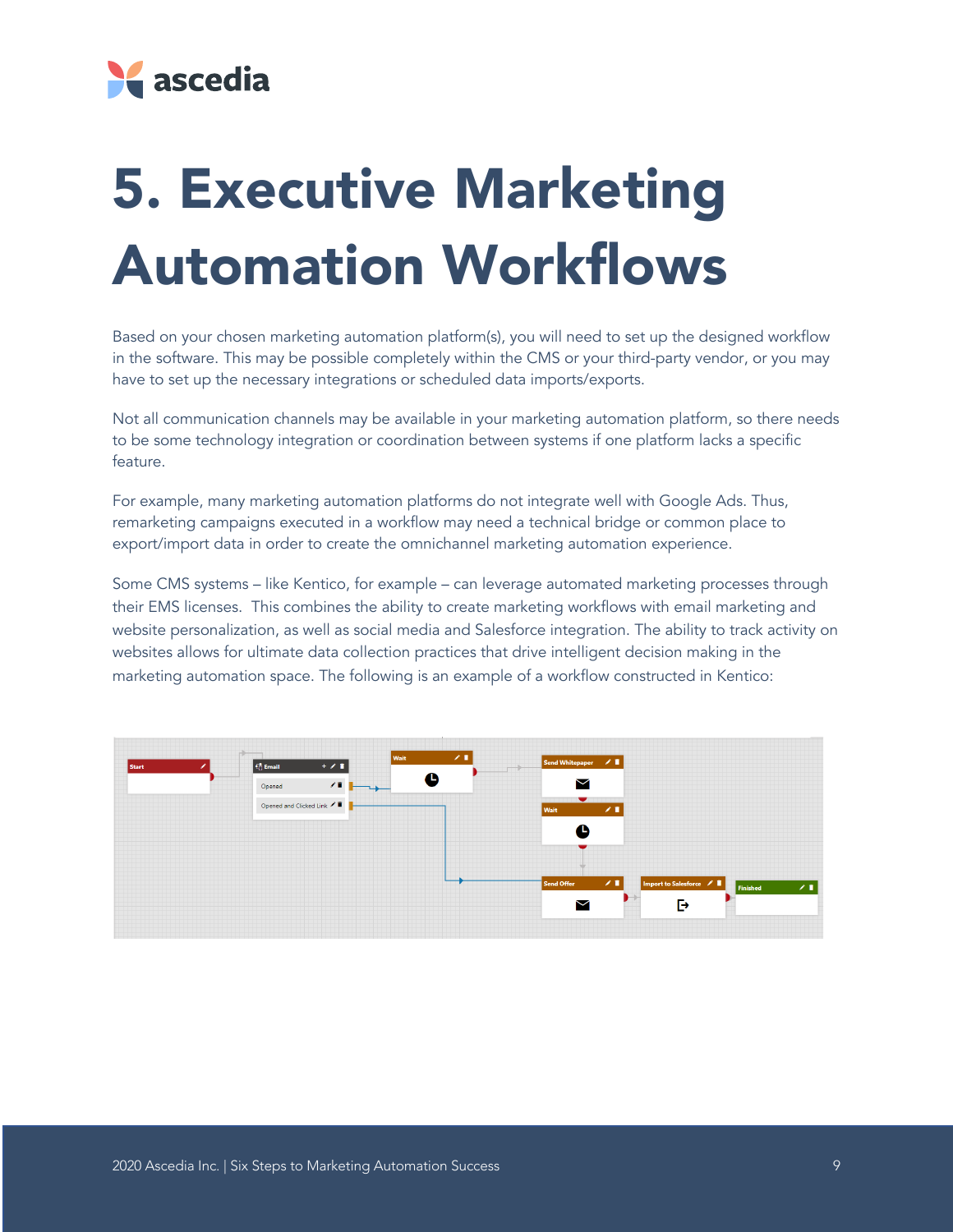

#### Sitecore is a very powerful platform,

and their Experience Platform facilitates comprehensive omnichannel control. Through Sitecore, many additional components allow for marketing automation. The Federated Experience Manager, part of the Experience Platform, allows for the capturing of visitor behavior and delivery of personalized experiences, both on-site and off-site. Sitecore also has the capability of email marketing and even personalization of mobile applications.

Sitecore can also leverage the capabilities of Microsoft Azure to conduct predictive marketing campaigns used for demand forecasting and ecommerce price optimization, as well as other personalized marketing solutions driven by artificial intelligence engines.

With contextual intelligence and personalized content, the Sitecore Experience Platform is a powerful Marketing Automation engine. Here is an example of a Sitecore workflow:

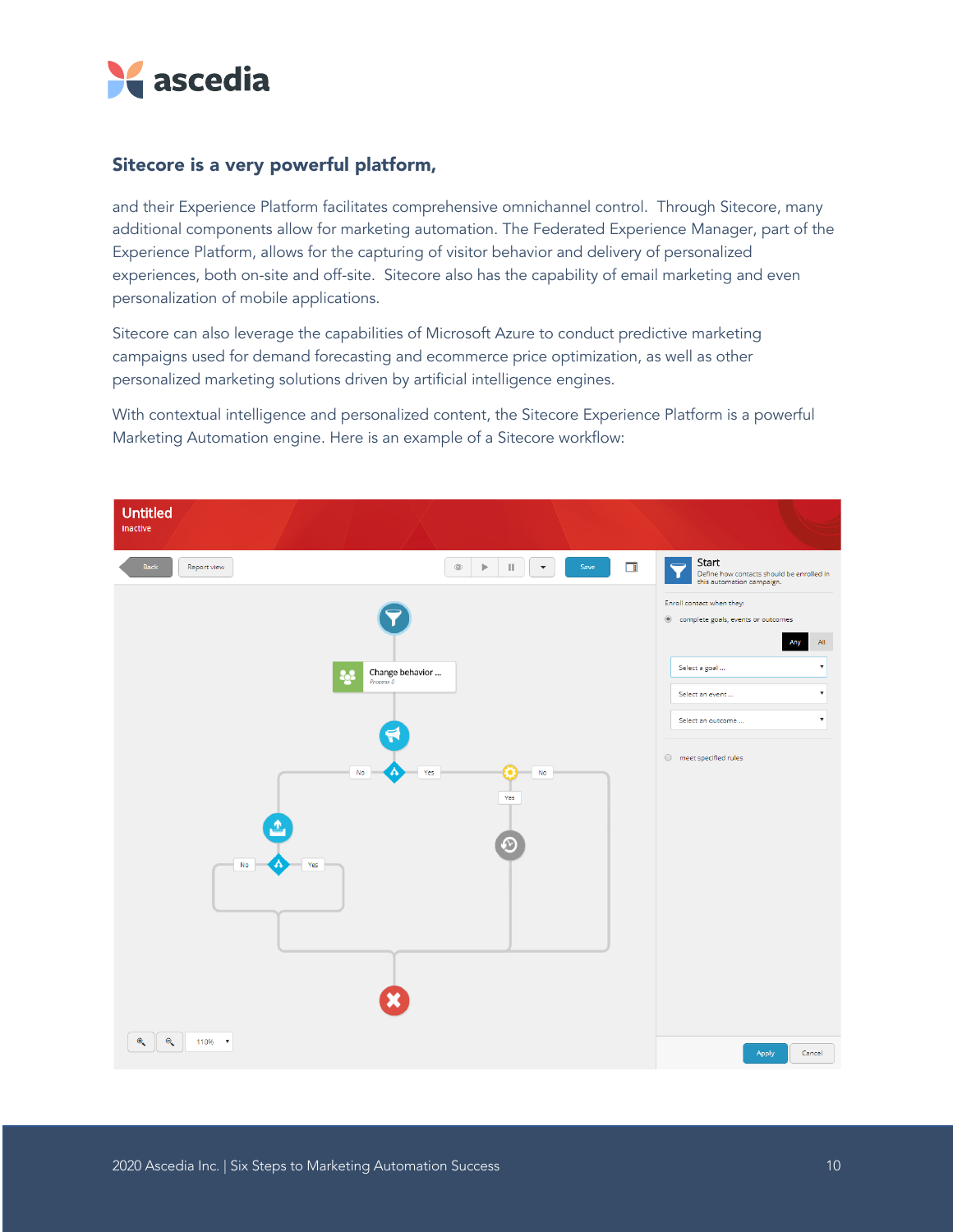

#### Working Without a Developer:

Having an on-site marketing automation experience may not be possible given constraints of the website platform. When using WordPress, for example, it may be challenging to integrate multiple plugins to facilitate the marketing automation process. When marketing automation is done off-site, it can be quick and easy for marketers to push live content, edit workflows, and curate content without having to work with a developer. HubSpot is a good platform for this, and while HubSpot does have a CMS available, the service works with any website CMS, not just HubSpot's platform.

HubSpot allows for the creation of new pages, which can contain personalization elements. Activity tracking, form and button creation, email marketing, social media marketing, and programmatic advertising are all supported abilities of this platform, which make it an easy and effective solution. HubSpot also has its own CRM database, making it even more attractive. While services like Kentico and Sitecore contain CRM capabilities, Salesforce is often relied upon for a CRM database. Here is an example of a workflow is HubSpot:

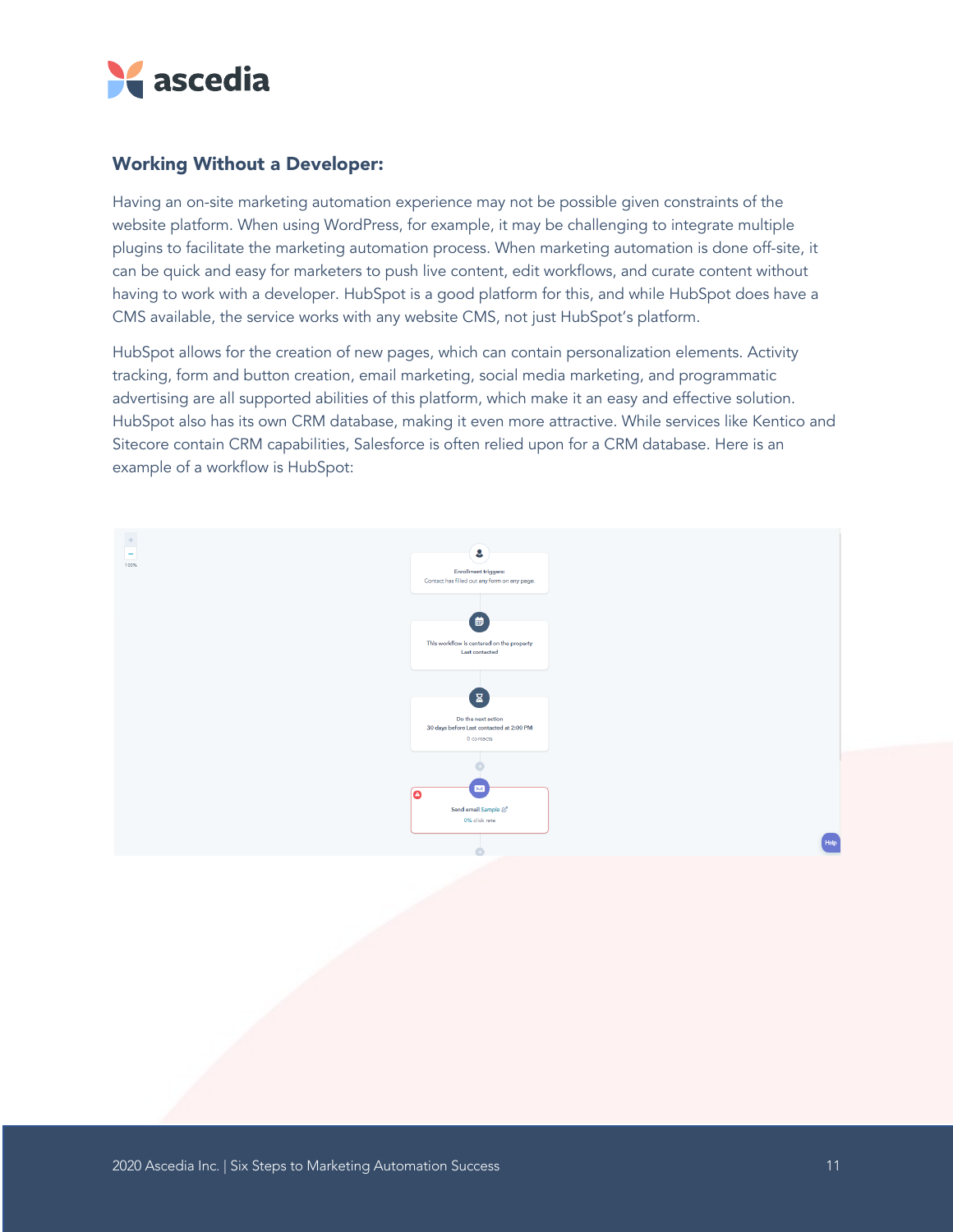

# 6. Refining Through Conversion Rate Optimization (CRO)

Attracting off-site audiences to your website is only half the equation and is rendered meaningless if your website isn't optimized for conversions. The conversion rate is then the percentage of visitors who complete a desired effect or goal, which are also central to your marketing automation efforts.

Conversion rate optimization is defined as the act of improving the rate of visitors who convert through your marketing efforts and will assist you in obtaining increased ROI. Increasing the rate of conversions signals that your company may, in turn, have more clients/customers. Fine-tuning, tweaking, and optimizing efficiency in your workflows is a crucial component to conversion rate optimization.

The rate of qualified lead generation, the total conversion rate of the workflow, and the average value of the leads acquired are great metrics to evaluate marketing automation success. You can break down the conversion rate optimization of a marketing automation workflow into three types:

- User Journey Measurements: Email, traffic & conversion metrics
- Lead Generation Measurements: Cost per acquisition, MQL/SQL & ROI metrics
- Workflow Efficiency Measurements: Duration between pathways, decision-point

testing and entry/exit point metrics

Actively observing, analyzing, and modifying the workflow to improve the user journey flow, the number of leads generated, and the speed of the workflow can significantly enhance and optimize your conversion rate. Furthermore, these statistics will also help determine the overall value of your marketing automation platform, campaigns, and related efforts.